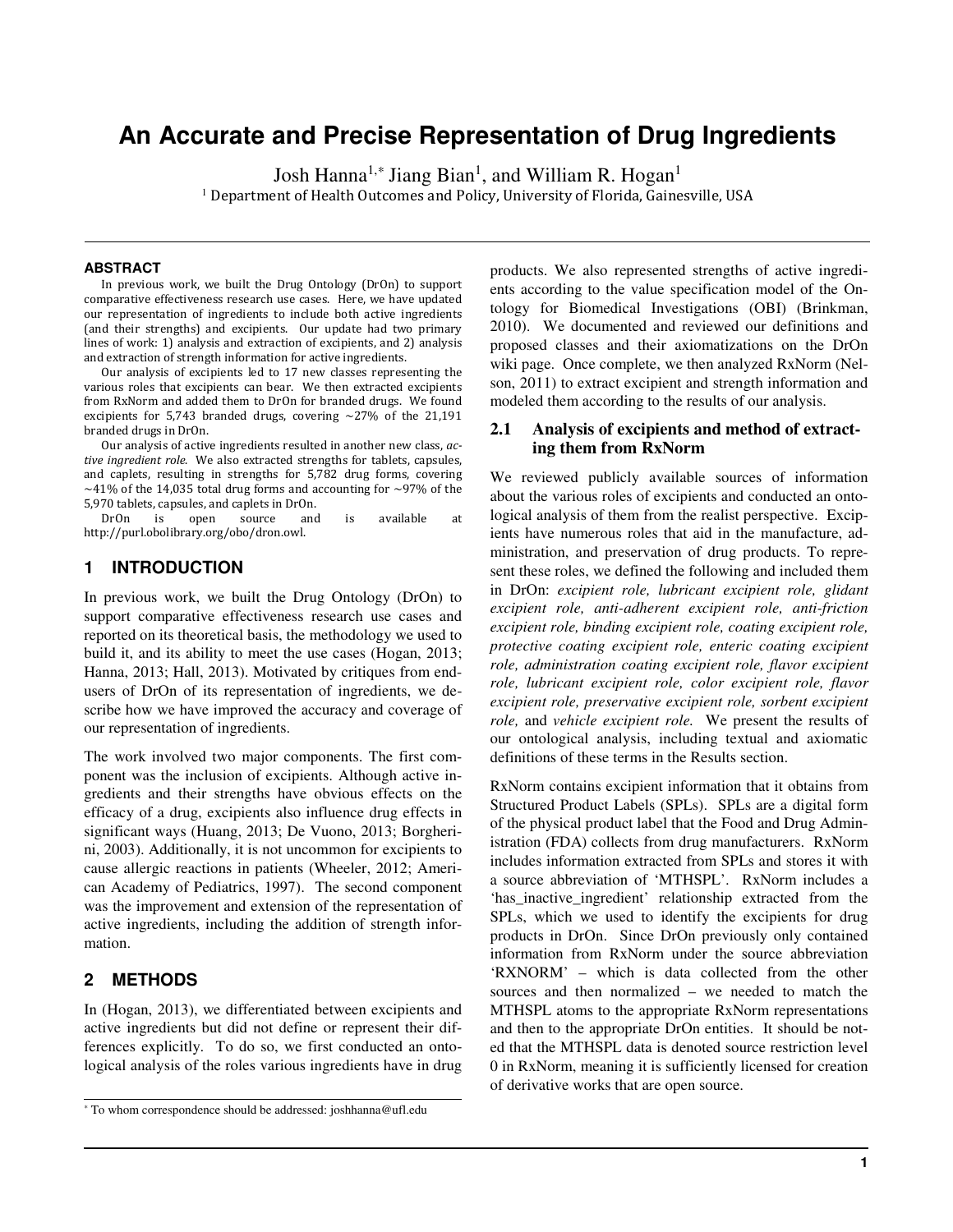We also make extensive use of Semantic Clinical Drugs (SCDs) and Semantic Branded Drugs (SBDs) in RxNorm. Each SCD represents a unique combination of active ingredients, their strengths, and dose form. An SBD represents everything that an SCD represents plus information about a drug product's trade name.<sup>1</sup> Both SCDs and SBDs are the result of RxNorm's normalization process, and thus are assigned concept identifiers (RxCUIs).

Using the April, 2015, release of RxNorm, we:

- (1) Found all the atoms in the RXNREL table that have a source abbreviation of 'MTHSPL' and a relationship type of 'has\_inactive\_ingredient'.
- (2) Mapped both atoms to the appropriate RxNorm concept unique identifier (RxCUI).
- (3) Mapped the RxCUIs to atoms within the RXNCONSO table that have a source abbreviation of 'RXNORM' and a term type of 'IN' (for ingredients) or 'SBD' (for drugs).
- (4) Mapped the RxCUIs to DrOn drug product and ingredient classes that have the same RxCUI annotated on them.

This process gave us a mapping that connected branded drugs in DrOn to various excipient ingredients. Because we used unique identifiers from both DrOn and RxNorm (RxCUIs) to create this mapping, the process was straightforward, and required no manual resolution of ambiguity.

We excluded excipients linked to SCDs in RxNorm because we found that multiple generic and branded products extracted from SPLs were linked to SCDs but not SBDs, resulting in SCDs being linked to all the excipients of many drug products at the same time. For example, 'dimethicone 10 MG/ML Topical Cream' (RxCUI 200010) is associated with 39 different SPL drug products, including many branded drugs like 'Proshield Glove Skin Protectant' (RxAUI 4232431) or 'Better Than Nature Eye Essence' (RxAUI 4660113), for which there does not also exist in RxNorm a SBD. Future work involves representing these products distinctly in DrOn.

#### **2.2 Analysis of active ingredients and extracting their strengths from RxNorm**

Although (Hogan, 2013) recognized the active ingredient as being a scattered molecular aggregate as defined and represented in the Ontology of Biomedical Investigations, the Web Ontology Language (OWL) representation of DrOn lagged behind this recognition. Our first major change, then, was to update the OWL representation of active ingredients from, for example: (has\_proper\_part **some** ramipril) to (has\_proper\_part **some** ('scattered molecular aggregate' **and** ('has granular part' **some** ramipril))).

The second update was to define 'active ingredient' as a role (see Results) and assert that the scattered molecular aggregate is the bearer of this role:

has\_proper\_part **some** ('scattered molecular aggregate' **and** ('has granular part' some ramipril) **and** ('is bearer of' **some** 'active ingredient role'))

The third update was to begin capturing strength information starting with the most prevalent and easiest case: tablets, capsules, and caplets. DrOn already contains all of the active ingredients found within RxNorm with a source abbreviation of 'RXNORM'. In RxNorm, strengths are related to Semantic Drug Components (SCDCs), which are not represented in DrOn. RxNorm creates one SCDC per unique combination of active ingredient and strength and also relates a drug to its active ingredients via SCDCs with a consists\_of relationship. We therefore carried out the following steps to map the active ingredients of drug products in DrOn to their appropriate strengths. We did this using the April, 2015, version of RxNorm as follows:

- (1) Mapped the clinical drugs within DrOn to RxNorm concepts in the RXNCONSO table with a source abbreviation of 'RXNORM' and a term type of 'SCD' using the annotated RxCUI.
- (2) Mapped the SCDs from the previous step to the appropriate concepts with a source abbreviation of 'RXNORM', a relationship of 'consists\_of', and term type of 'SCDC' using the RXNCONSO and RXNREL tables.
- (3) Mapped the SCDC concepts from the previous step to the appropriate concepts with a source abbreviation of 'RXNORM', a relationship of 'has\_ingredient', and term type of 'IN' using the RXNCONSO and RXNREL tables.
- (4) Mapped the IN concepts to the ingredients within DrOn using its RxCUI.
- (5) Pulled out the strength of the SCDC from the RXNSAT table using the 'RXN\_STRENGTH' attribute name.

This process gave us a mapping between clinical drug, ingredient, and strength that we then used to build the OWL representation as illustrated below.

In DrOn, we place branded drug classes (corresponding to SBDs) as subclasses of classes that represent preparations of specific active ingredients, their strengths, and dose form (corresponding to SCDs). Thus, we only needed create axioms representing strengths at the SCD-equivalent level.

### **3 RESULTS**

Our work has two key results: 1) a realist analysis and resulting ontological representation of drug excipients and the

<sup>&</sup>lt;sup>1</sup> And hence only branded drug products, and not generic drug products, of manufacturers are assigned RxCUIs.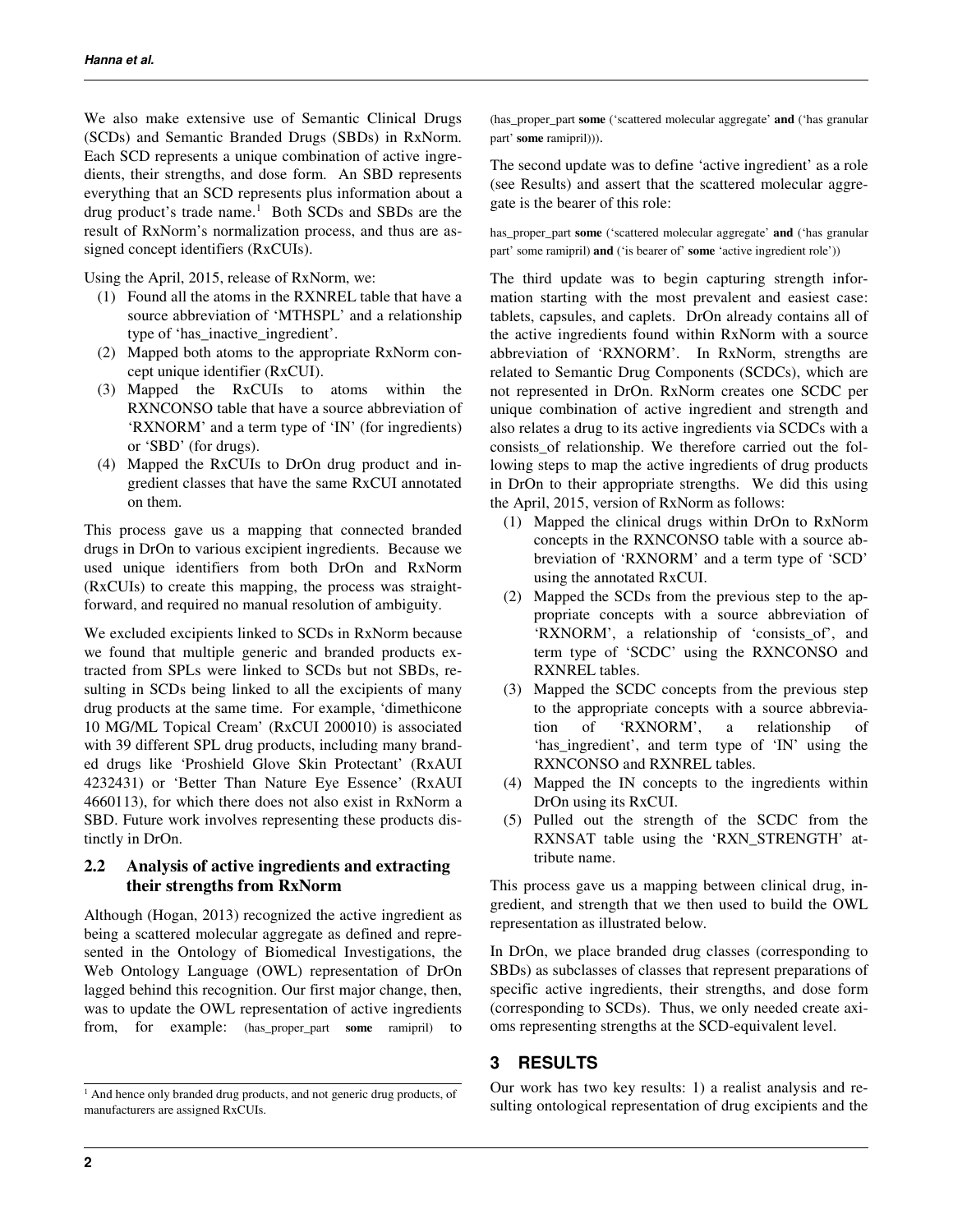various roles they play, and 2) a realist analysis of active ingredients and their strengths. In this section, we will describe them in detail.

### **3.1 Realist analysis of drug excipients**

The excipients used in drug products have varied roles. We define an **excipient role** as *a role of a scattered molecular aggregate in aiding the manufacture, prolonging the shelf life, or ensuring proper administration of a drug product*.

Before creating a new term, we surveyed other OBO Foundry resources for existing terms that meet our needs. The Chemical Entities of Biological Interest (ChEBI) ontology (Degtyarenko, 2008) defines an excipient role as *a generally pharmacologically inactive substance that is formulated with the active ingredient of a medication.*

This definition would seem to be inline with our usage, but the term seems to be used within ChEBI to apply to individual molecules rather than aggregates, meaning every molecule of magnesium stearate in some drug tablet has its own role to, for instance, decrease the adhesion between the other ingredient molecules and the manufacturing machinery. Although it is true that each molecule has some disposition that, in aggregate, leads to lower adhesion, a single molecule is not sufficient when added to a drug preparation by itself. Its intended usage, and thus role, can only be realized in the aggregate, and so we assign the role to the aggregate.

Furthermore, the ChEBI role is too general. An excipient is added to a drug product with a specific intent, unless we are to count contaminants. If, in the process of manufacturing a drug product, some minor contaminant makes it into a gel capsule, it is not an excipient.

In addition to a general excipient role, we have identified sixteen specific subtypes based on specific uses.

Lubricant excipient role: *An excipient role that is realized by a process of drug administration or a process of drug manufacturing and results in decreased 1) adhesion between drug ingredients and manufacturing equipment or between drug ingredients and some part of an organism; or 2) friction between drug ingredients and manufacturing equipment or between drug ingredients and some part of an organism; or 3) cohesion between particles within the drug preparation.* 

Lubricant excipients are added to drug preparations to prevent ingredients from sticking to themselves (cohesion) and other things with which they come into contact (adhesion). Common lubricants are minerals like magnesium stearate. There are three major subtypes of lubricants: glidant excipient role, anti-adherent excipient role, and anti-friction excipient role. In defining the three subtypes, we make the distinction between adhesion (which is a steady or firm attachment) and friction (which is the force that provides resistance to relative motion). To see the difference consider a wet piece of paper: it will adhere to a plate of glass, but offer minimal friction to movement along the glass.

Glidant excipient role: *A lubricant excipient role that is realized by a process of drug administration or a process of drug manufacturing and results in decreased cohesion or friction between particles within a drug preparation.* 

A glidant is added to a drug product to reduce cohesion and inter-particle friction. Common glidants are talc and magnesium carbonate.

Anti-adherent excipient role: *A lubricant excipient role that is realized by a process of drug administration or a process of drug manufacturing and results in decreased adhesion between drug ingredients and manufacturing equipment or between drug ingredients and some part of an organism.* 

Anti-adherents are added to drug products to decrease the tendency of drug molecules to adhere to manufacturing equipment or some body part such as the throat or esophagus during swallowing.

Anti-friction excipient role: *A lubricant excipient that is realized by a process of drug administration or a process of drug manufacturing and results in decreased friction between drug ingredients and manufacturing equipment or between drug ingredients and some part of an organism.* 

Anti-friction excipients are added to decrease either internal friction (i.e., friction between ingredient particles) or friction between the drug ingredients or product and some other object, such as manufacturing equipment or some body part.

Binding excipient role: *An excipient role that is realized by a process of drug manufacturing and results in increased volume or cohesion of the drug product.* 

Binding excipients are added to drug preparations to 1) bind active ingredients together, and 2) increase the volume of the preparation (which is especially important for formulations with otherwise small volumes). Common binding agents are saccharides (like sucrose) or synthetic compounds like polyethylene glycol.

Coating excipient role: *An excipient role borne by an aggregate of molecules on the surface of a solid drug product that is realized by a process of preventing interaction between entities outside the drug product and the other ingredients in the drug product.* 

Coatings are extremely common excipients, added to either protect the drug preparation from destruction or contamination, ease administration by making it easier to consume, or improving flavor. There are five major subtypes of coating excipient.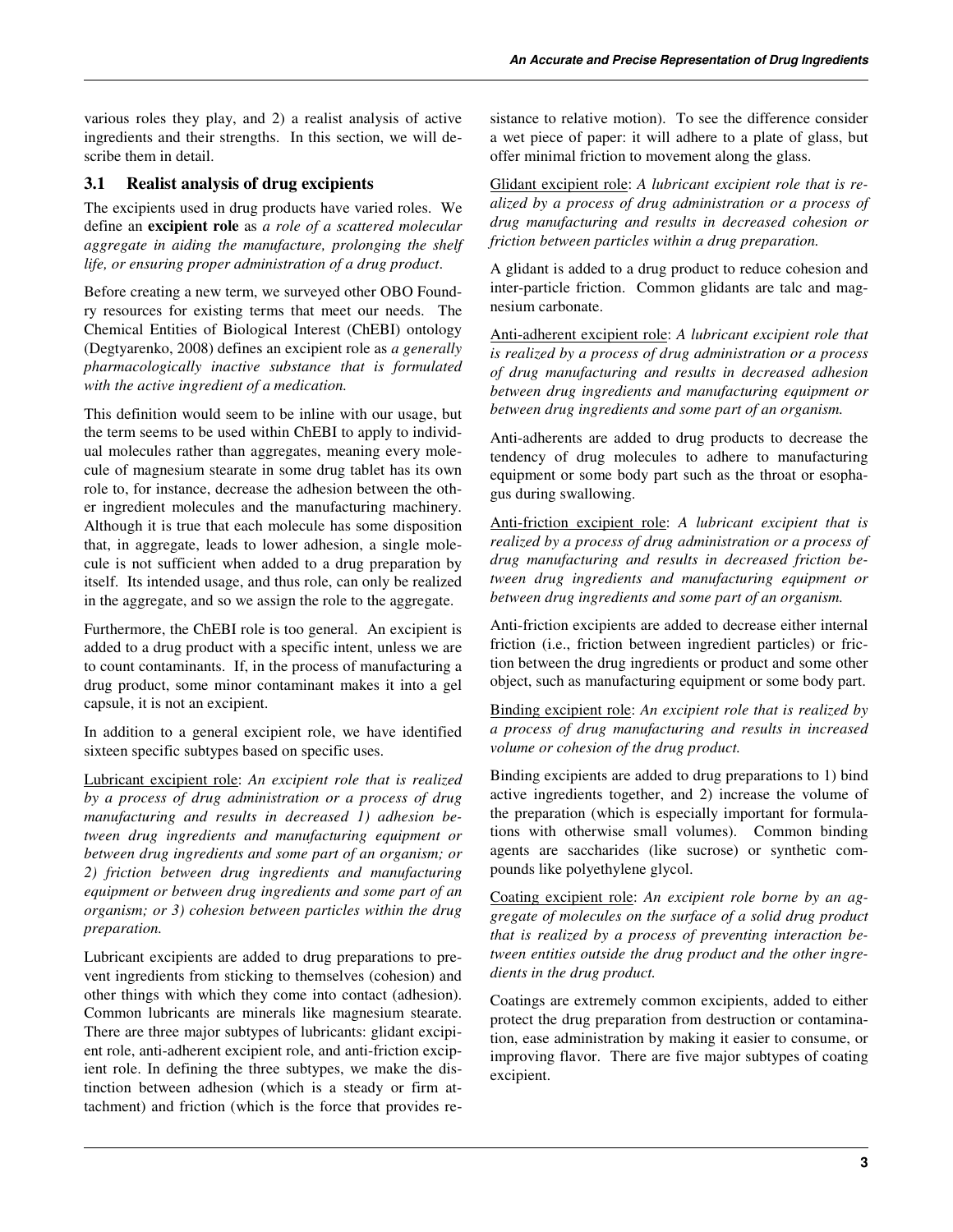Protective coating excipient role: *A coating excipient role that is realized by preventing denaturation, disintegration, or some other method of destruction of a drug preparation.* 

A protective coating stops destruction or contamination of a drug preparation by keeping the other drug ingredients away from potentially reactive substances like oxygen, water, and various forms of electromagnetic radiation (e.g., light).

Enteric coating excipient role: *A protective coating excipient role that is realized by a process of delaying release of one or more active ingredients from the drug product until some targeted time or location, typically the small or large intestine, within an organism.* 

An enteric coating also protects the drug preparation from destruction or contamination, but also is designed to disintegrate in a controlled timeline or place. For instance, some enteric coatings are designed to withstand the relatively high PH of the stomach, but break down in the relatively low PH of the large intestine, allowing an ingredient that would otherwise be destroyed by the stomach to be absorbed in the intestine and have its appropriate biological action.

Administration coating excipient role: *A coating excipient role that is realized by facilitating a process of drug administration.* 

An administration coating is one that somehow improves administration of the drug, by for example making insertion or consumption of the drug easier or masking unfavorable flavors.

Flavor coating excipient role: *An administration coating excipient role that is realized by a drug manufacturing process that results in the drug product bearing a particular flavor quality.*

Flavored coatings make it more palatable to consume a drug product by improving its taste, often by masking the unpleasant taste of the active ingredients.

Lubricant coating excipient role: *An administration coating excipient role that is realized by decreased friction between the drug preparation and some part of an organism during drug administration.* 

A lubricant coating makes it easier to consume or insert a drug product by decreasing the friction or adhesion between the drug preparation and some body part such as the throat or esophagus.

Color excipient role: *An excipient role that is realized by a process of drug manufacturing that results in a particular, desired color quality of the drug product.* 

Colored excipients are added to a drug preparation to make various kinds of drugs more easily identifiable by sight to decrease the possibility of using the wrong dosage or wrong drug product altogether..

Flavor excipient role: *An excipient role that is realized by a process of drug manufacturing that results in the drug product bearing a particular flavor quality.* 

Like a flavored coating, a flavored excipient is added to the drug preparation to make it more palatable. This is especially important for drug products targeted towards children to make administration easier.

Disintegrant excipient role: *An excipient role that is realized by a process of drug administration followed by the drug product breaking apart.* 

A disintegrant is added to a drug preparation to cause it to break apart whenever it is introduced to moisture to improve administration or to improve uptake of active ingredients.

Preservative excipient role: *An excipient role that is realized by increasing the duration of time that a drug product is effective.* 

Preservatives are added to a drug preparation to increase the lifetime of the drug preparation.



**Fig. 1.** The various excipient roles and their is-a relationships.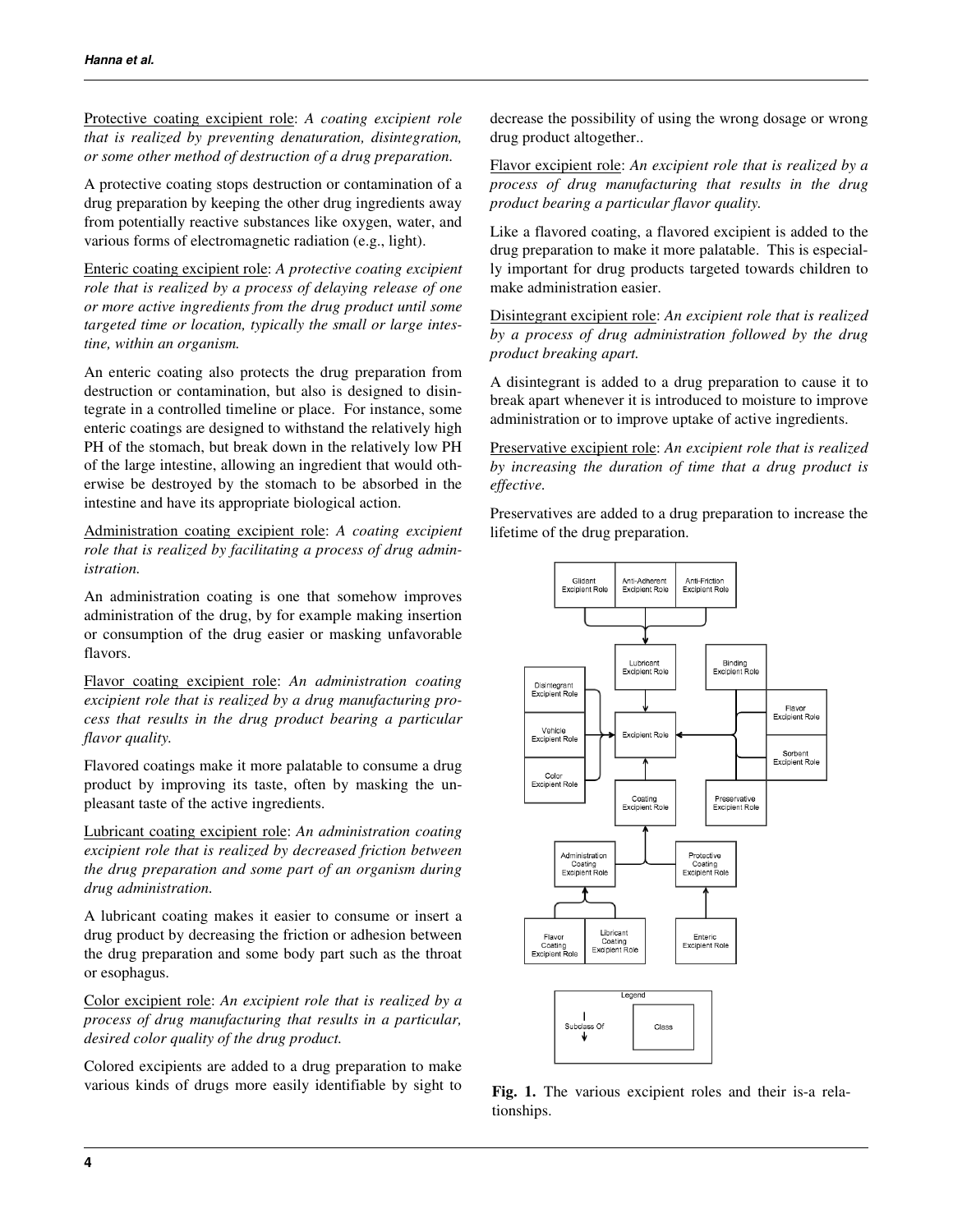Sorbent excipient role: *An excipient role that is realized by its bearer binding with water in the environment to prevent water binding with other ingredients in the drug product.* 

Sorbents are added to protect the drug preparation from destruction or disintegration by water. A common example is a desiccant.

Vehicle excipient role: *An excipient role that is realized by a completed process of the active ingredient reaching its intended destination during drug administration.* 

Generally, vehicles are the media in which the active ingredient is dispersed to facilitate the active ingredient reaching its intended target tissue. For example, active ingredients that exist in solid form such as a powder cannot be directly injected intravenously without causing damage to veins or becoming emboli that cause damage to the lungs. Thus they are dissolved in solution for safe and proper administration. Other examples of vehicles include creams, ointments, lotions, gels, and solvents for ophthalmic, otic, and oral solutions.

Now that we have discussed various subtypes of excipient roles, let us look at a particular drug product as an example. Consider a drug tablet that contains povidone and pregelatinized starch as excipients. This tablet would be axiomitized as follows:

tablet **and** (has\_proper\_part **some** ('scattered molecular aggregate' **and** (has\_granular part **some** povidone) and (bearer\_of **some** 'binding excipient role'))) **and** (has\_proper\_part **some** ('portion of pregelatinized starch' **and** (bearer\_of **some** 'binding excipient role')))

Our extraction of excipient information from RxNorm resulted in the representation of excipients for 5,743 branded drugs, covering ~27% of the 21,191 branded drugs found in DrOn. There are a total of 35,455 different drug productexcipient relationships. By comparison, there are 22,845 relationships between drug products and active ingredients.

### **3.2 Realist analysis of active ingredients**

Although DrOn has always included active ingredients, we have updated the representation to more accurately reflect reality and to allow us to add strengths to drug products. It was necessary to represent **active ingredient role**, which we define as *a role borne by an aggregate of molecules that is a proper part of a drug product and that is realized by (1) administration of the drug to an organism followed by (2) some change in the structure or functioning of some part of the organism or endosymbiotic organisms*.

This definition meets several criteria we identified during our analysis of active ingredients. First, it is a realizable entity. Note that an active ingredient does nothing until and unless the drug product is appropriately administered. Second, it is a role rather than a disposition (or, more specifically, a function). Some ingredients can either be an excipient or an active ingredient depending on the specific drug product. For example, calcium carbonate is an active ingredient in certain antacid products, but an excipient in other products. Furthermore, calcium carbonate neither evolved nor was designed to neutralize acids (a key criterion of functions per BFO). Of course, there is some disposition that the realization of the active ingredient role depends on; in the case of calcium carbonate, its physical makeup causes it to react with strong acids, releasing carbon dioxide.

The *active ingredient role* is represented similarly to the excipient role. A hypothetical drug tablet that has acetaminophen as an active ingredient with a strength of 325 MG would be represented as the following:

tablet **and** (has\_proper\_part **some** ('scattered molecular aggregate' **and** (has\_granular part **some** acetaminphen) **and** (bearer\_of **some** 'active ingredient role') (bearer\_of **some** (mass **and** (has\_specified\_value '325') **and** (has\_measurement\_unit **value** milligram)))))

We have added strengths to 5,782 drug forms, covering  $\sim$ 41% of the 14,035 total drug forms, accounting for  $\sim$ 97% of the 5,970 tablets, capsules, and caplets in DrOn. Representing strengths for drug products in other dose forms (e.g., injectable solutions, creams, lotions, etc.) is future work.

## **4 DISCUSSION**

We have significantly updated and improved the representation of ingredients in the Drug Ontology. In the process, we have defined a number of key terms in DrOn including 'active ingredient role', 'excipient role', and terms for numerous subtypes of excipient. This representation enables automated algorithms to distinguish active ingredients from excipients in drug products, as well as determine the strength of drug products that are capsules, tablets, and caplets. Given that excipients have important clinical consequences, including hypersensitivity reactions, their inclusion could help improve research on drug products, pharmacogenomics, and clinical decision support.

A key use of DrOn is in the improvement and standardization of knowledge of drug-drug interactions (Brochhausen, 2014). This work requires accurate representations of active ingredients with strengths and excipients since they impact the potential for, likelihood, and severity of interactions.

For DrOn's representation of strengths, we were able to reuse the value specification of the Ontology of Biomedical Investigations as well as its object and datatype properties. We used the Minimum Information to Reference an External Ontology Term (MIREOT) Protégé plugin we developed